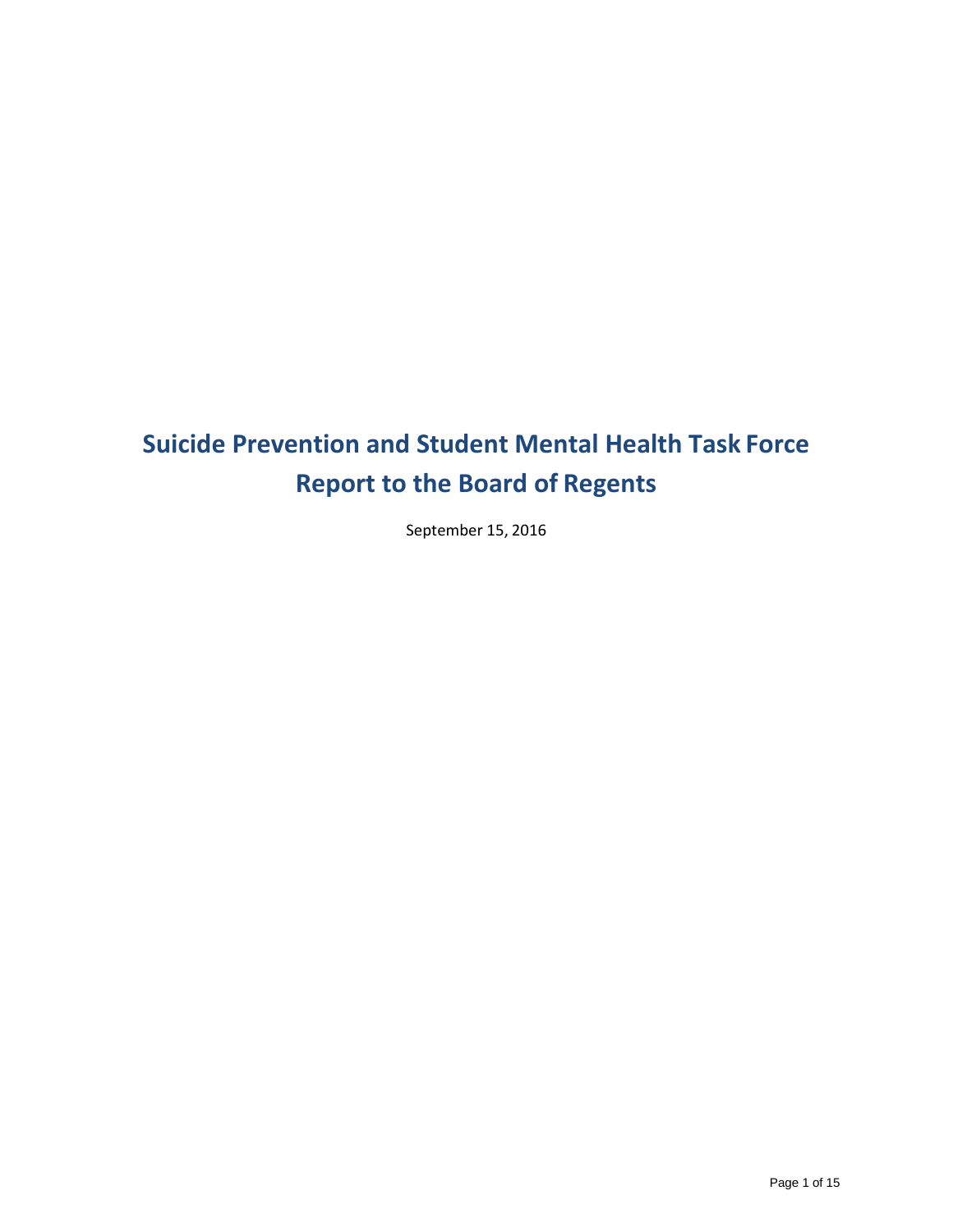# **Contents**

| Depression Screening in Primary Care Workgroup Recommendations7 |  |
|-----------------------------------------------------------------|--|
|                                                                 |  |
| Reduced Access to Lethal Means Workgroup Recommendations12      |  |
|                                                                 |  |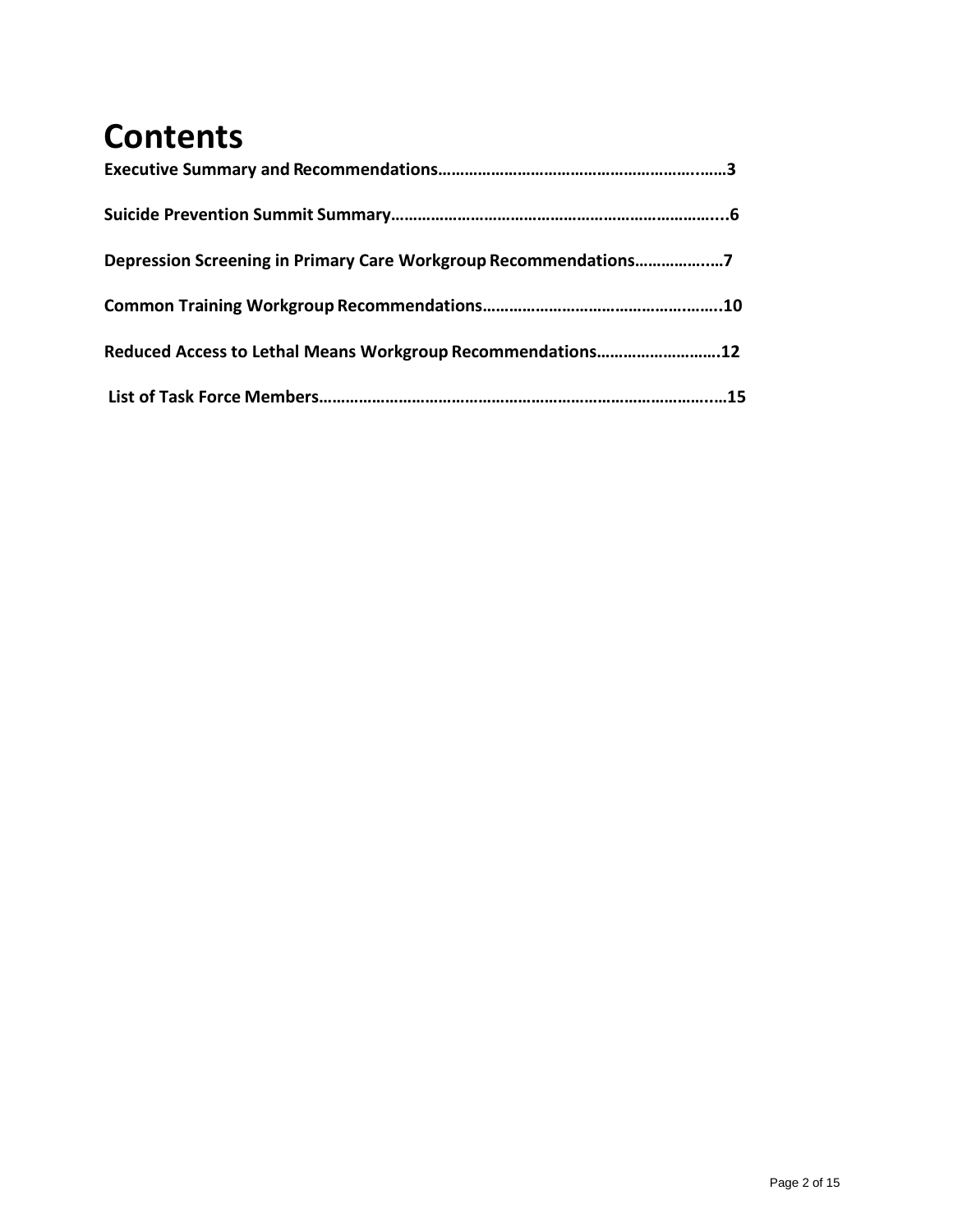# **Executive Summary**

In the spring of 2015, at the request of the Commissioner of Higher Education and the Montana Board of Regents, the Suicide Prevention and Student Mental Health Task Force was formed to assess student mental health services and suicide prevention efforts throughout the Montana University System and develop best practices and make recommendations for improvement.

A 24 member task force was developed, consisting of a diverse group of experts from throughoutthe Montana University System and community colleges which included: practitioners, faculty,staff, students and administrators. The diverse membership provided various lenses to view the issuesand possible solutions.

The task force developed three objectives:

- Develop and host a statewide summit on suicide prevention
- Conduct assessments of current practices and policies and recommend changesand improvements
- Develop best practices and common training approaches that can be shared and followed by campuses

The task force established five workgroups to accomplish the objectives:

Early Intervention Efforts, Primary Care, Screenings and AssessmentTools Develop expectations for primary care providers in the Montana University System to identify, intervene and/or refer patients who may be suicidal. The work group will identify and disseminate a toolkit that can used to meet the expectations.

#### Common Training, Awareness, Education and Collaboration

Develop recommendations on standards for the campuses in the MUS, to look at bothshortterm and long-term goals for implementation, and enhancing collaboration across theMUS.

#### Suicide Prevention Summit Planning

Host a statewide summit on suicide prevention during academic year 2015-16. (Planning, logistics, develop various tracks and themes)

#### Means Restrictions

Review our current policies to ensure safe storage and monitoring of items that could beused for suicide.

#### Data

Review and analyze national survey data related to suicide prevention and student mental health programs, utilization and funding. Survey and analyze Montana University Systemand community college data and develop comparisons to peer groups.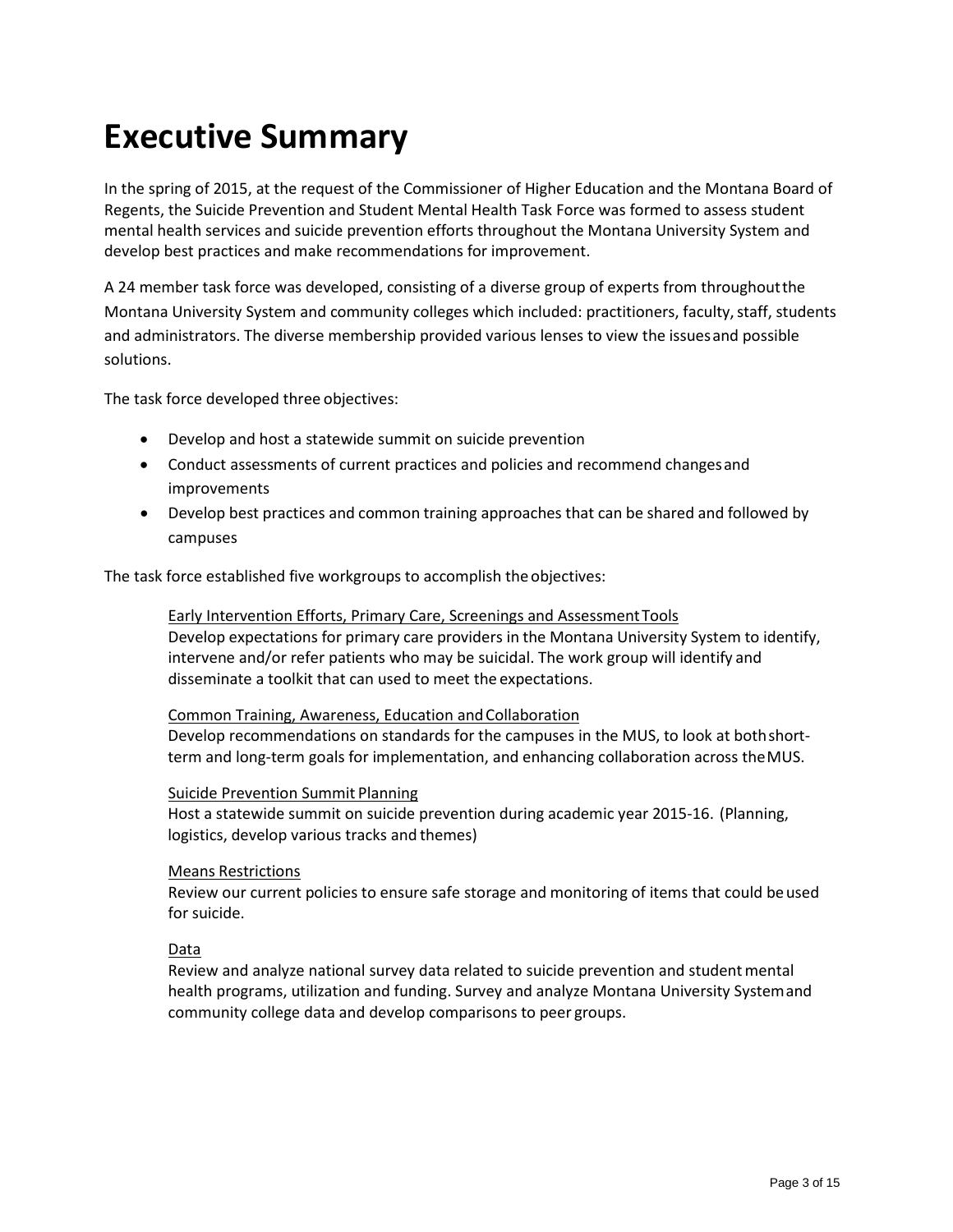### **Findings**

The Task Force administered two surveys to campuses. The first survey was used to develop an inventory of suicide prevention training programs provided to faculty, staff and students and the second survey detailed the mental health services provided by campuses. Analysis of the services provided by campuses and comparable national data is detailed in thereport from the Data Work Group entitled "Montana University System: Student Mental Health Resources – 2016." The analysis indicated significant findings including:

- On campus student mental health counseling services are not provided on all of the MUS and community college campuses.
- Campuses provide significant services to students for mental health needs, but there is not one model used by all campuses to provide student mental health services
- Campuses have seen a significant increase (16% over the last five years) in utilization ofservices.
- Campuses do not have adequate staffing or resources to address the need for services.
- Campuses are not meeting national standards for staffing of 1 counselor per 1000-1500 students, the MUS is at 1 counselor per 1800 students.
- Montana has the highest suicide rate in the nation.

## **Recommendations**

The work group recommendations have been incorporated into the Task Force Recommendationswhich are listed below. Each work group's recommendations and recommended best practices are detailed in this report for background purposes in establishing the Task Forcerecommendations.

**Recommendation 1: Each MUS campus should have a licensed mental health clinician on staff orhave readily available through contract services (counselor, social worker, psychologist, mentalhealth nurse practitioner, mental health physician assistant, or psychiatrist) with new funding providedfor campuses that do not currently have licensed clinicians on staff to assist with accuratediagnosis, effective treatment, and appropriate follow-up.**

**Recommendation 2: The MUS and campuses should establish guidelines to ensureappropriate individuals and groups are receiving evidence-based suicide preventiontraining.**

**Recommendation 3: The MUS and campuses should develop a formal process by which staffacross campuses can consult with each other about programming andservices.**

**Recommendation 4: MUS campuses that provide medical care on campus should adhere tothe recommendations outlined in the United States Preventive Services Task Force (USPSTF) report on depressionscreening.**

**Recommendation 5: MUS campuses should complete the depression screening survey to establish baseline practices, obstacles to implementation, needed resources, and later complete a follow up surveyto measure outcomes.**

**Recommendation 6: The MUS should provide necessary resources, including compulsoryongoing training for mental health professionals and the formation of a depression screening consortium to encourage implementation and overcome obstacles.**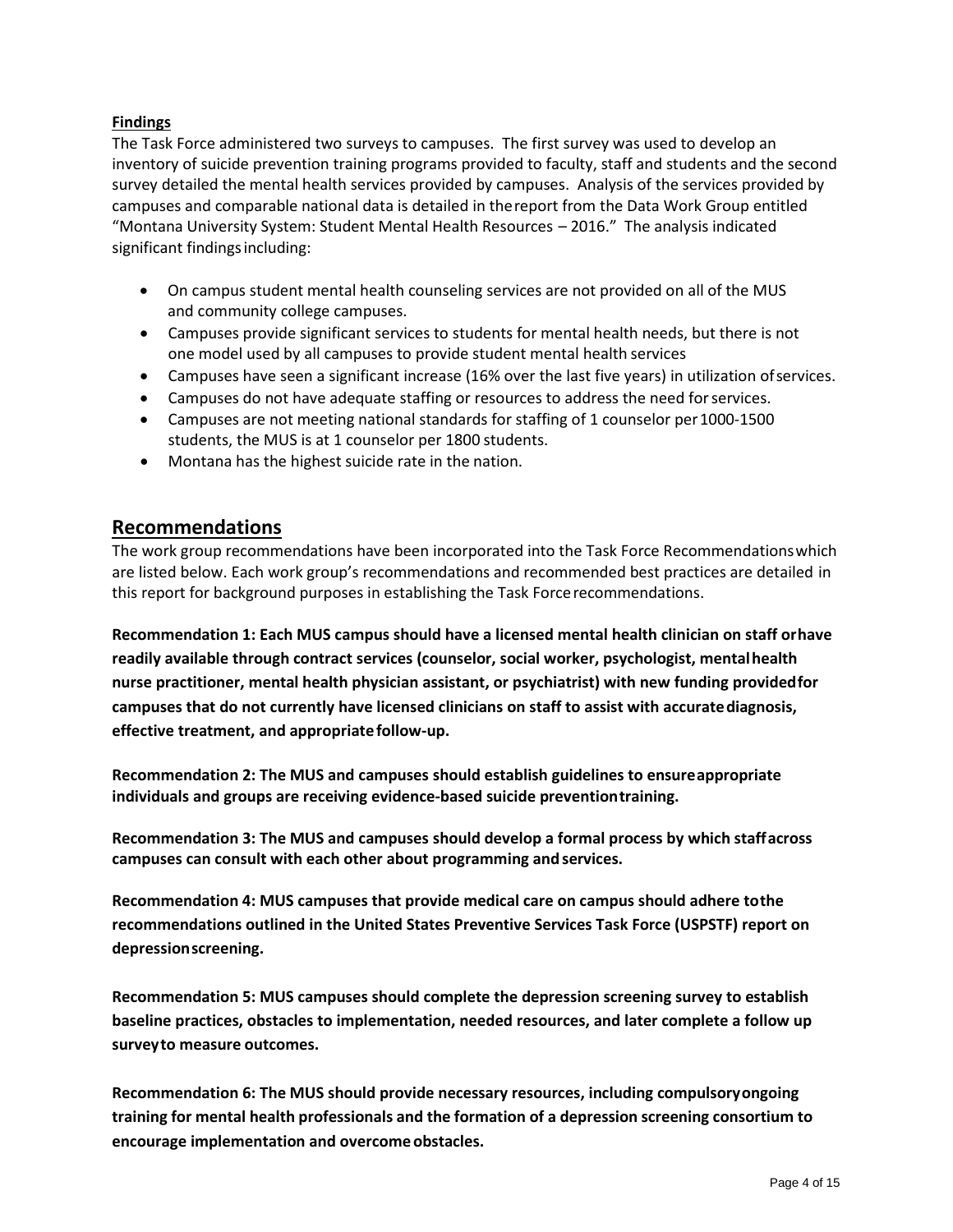**Recommendation 7: Conduct assessments of campus environmentsto assess the access to lethal means to attempt suicide; create services/policies to help reduce access to lethal means; review policies and practices related to prescription drugs, access to heights andfirearms.**

**Recommendation 8: Review programs and policies that could enhance student safety and implement a system-wide protocol and tracking system for suicide attempts and completions.**

**Recommendation 9: Increase partnerships with other mental health and suicide prevention stakeholders, increasing communication between all involved, developing efficiencies andbest practices and sharing resources to combat student mental health issues and suicide from aholistic approach.**

**Recommendation 10: The MUS should explore funding/resource availability and determine funding sources to increase mental health services to students.**

**Recommendation 11: The MUS should host a biennial summit on student mental health and suicide prevention.**

#### **Conclusion**

Significant efforts are conducted on campuses throughout the Montana University System toaddress student mental health needs, including suicide prevention. Campus stakeholders are interested in providing additional services and developing best practices and collaborative approaches but are limited due to resources and need additional funding in order to increase services. The Office ofthe Commissioner of Higher Education should lead the system-wide efforts and provide guidance,structure and leadership in development and expansion of additional programming andservices.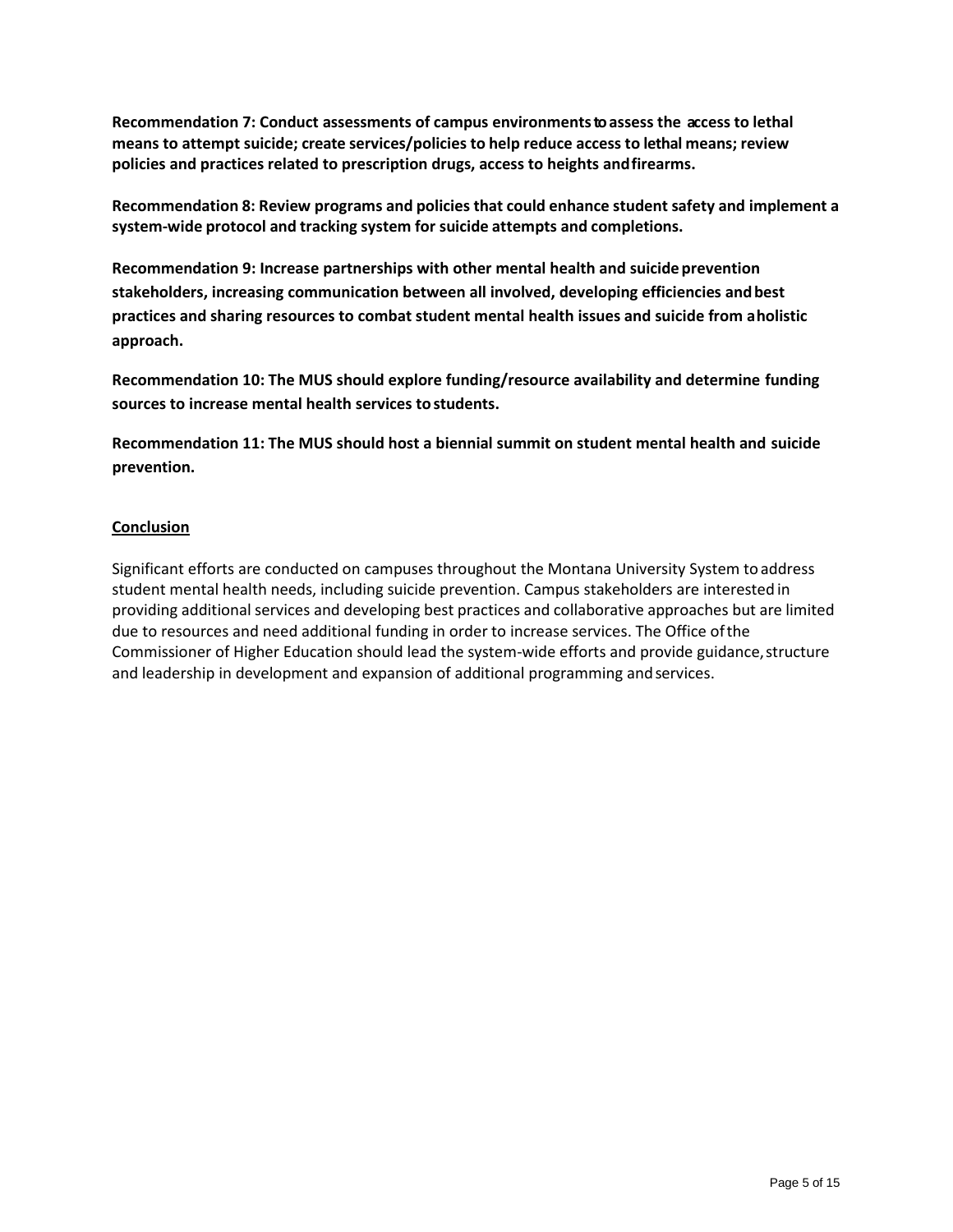### **SUICIDE PREVENTION SUMMIT RECAP**

- First ever system-wide Suicide Prevention Summit held February 1-2, 2016
- Hosted by MSU-Bozeman
- Cornerstone to our Suicide Prevention and Student Mental Health Initiative
- Over 300 attendees from the MUS, community colleges, tribal colleges, privatecolleges, community
- Four different tracks available to attendees:
	- o Clinicians
	- o Students
	- o Faculty
	- o Administrators/Student Affairs
- National expert keynote speakers
	- o Utilization of campus mental health services by students isincreasing
	- o Campuses from throughout the country are feeling the strain on resources, including Montana
	- $\circ$  Montana has the highest suicide rate in the nation and has been in the top five for 40 years
- Members of MUS staff and Suicide Prevention and Student Mental Health Task Forceheld breakouts which were specific to the charge of the task force and their workgroup
- Solicited input from a broader scope of experts and others

300+ participants at the Summit, and 112 participants who participated in the evaluation (38% response rate). A few findings from the evaluation:

- The Summit seemed to be a major success in benefitting those who attended. For example:
	- o 83% of survey takers agreed or strongly agreed that the Summit enhanced their skills.
	- o 93% of survey takers agreed or strongly agreed that the Summit will benefit their work.
	- o 89% of survey takers agreed or strongly agreed that they would recommend this Summit to a colleague.
	- o 93% of survey takers shared information from the Summit with others.
- Many comments were made on the helpfulness of resiliency training and QPR training. For those tracks that did not include the training, comments were made to please include for next year.
	- o Perhaps because many summit-attendees learned more about the prevalence and depth of issue during the Summit (as seen in survey comments), comments were also made on further engagement of this issue – many want to know more about how to incorporate suicide prevention in their offices and classrooms
- Some of the community members who attended made comments on perhaps needing a track for non-MUS employees, or at least a workshop on how to help MSU (or other community) students. Much of the focus was on university tools and tips.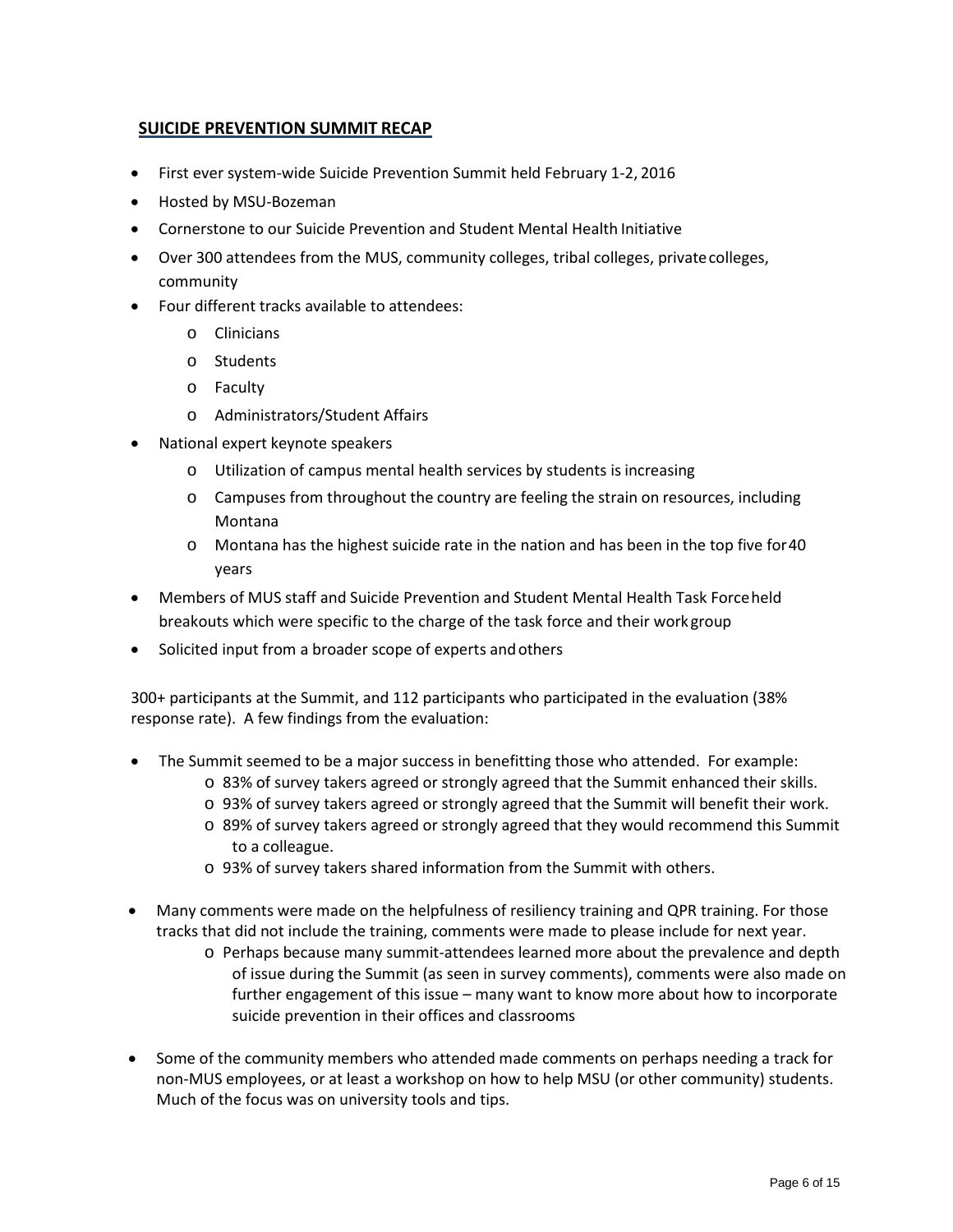### **MUS Suicide Prevention and Student Mental Health Task Force** *Depression Screening in Primary Care Workgroup Recommendations toOCHE*

**Members:** Mike Frost – UM – Chair, Kim Watson – MSUN, Matt Byerly M.D. – MSU, Joyce O'Neil-MT Tech, Carlin Hale – FVCC, Shelley Naomi, PA at FVCC – consultant, Nathan Munn M.D. - Helena College, Rick Caron - Helena College, Darla Tyler-McSherry – MSUB, Karl Rosston - DPHHS - TechnicalAdvisor, Ivey English UM- student, Chelsey Maxson UM - student, Stephanie Wolfe M.D. – UM, BeckyMuller Nurse practitioner- MSUB consultant, Sam Mitchell M.D.- MSU, and John Sommers-Flanagan,UM Professor.

**Work Group Charge**: Develop expectations for primary care providers in the Montana University System to identify, intervene and/or refer patients who may be depressed and/or suicidal. The work groupwill identify and disseminate a toolkit that can be used to meet the expectations.

National and State recommendations: The US Preventive Services Task Force<sup>1</sup> (USPSTF) and Montana's suicide prevention strategic plan<sup>2</sup> recommend screening for depression in the general adult population, including pregnant and postpartum women. Screening should be implemented with adequate systems in place to ensure accurate diagnosis, effective treatment, and appropriate follow-up.

## **Recommendation 1: MUS schools that provide medical care on campus should adhere tothe recommendations outlined in the USPSTF report on depressionscreening.**

Major depression is the psychiatric diagnosis most commonly associated with suicide, with about25 times the risk found in the general population.<sup>3</sup> Depression, bipolar disorder and PTSD are the primary diagnoses of students who stop attending college because of a mental health related reasons (withinthe past five years)[.4A](#page-6-3)lmost half of individuals who die by suicide have visited their primary carephysician within a month of their death and about two thirds of those who attempt suicide receivemedical attention as a result of their attempt.<sup>5</sup> Primary care has enormous potential to prevent suicides and connect people to needed specialty care — especially when they collaborate or formally partnerwith behavioral healthcare providers.

We recommend that primary care settings prioritize implementing universal screening for depressionas soon as possible and no later than 2020. Medical providers should be trained in depressionscreening, suicide risk assessment, interview skills for suicide inquiry, mental status assessment, safety planning

at[: http://jama.jamanetwork.com/article.aspx?articleid=2484345&utm\\_campaign=articlePDF&utm\\_medium=articlePDFlink&utm\\_source](http://jama.jamanetwork.com/article.aspx?articleid=2484345&utm_campaign=articlePDF&utm_medium=articlePDFlink&utm_source=articlePDF&utm_content=jama.2015.18392) = a rticlePDF&utm\_content=jama.2015.18392

<span id="page-6-1"></span> $^2$  Montana Suicide Prevention Strategic Plan (2015). Last accessed on 4/5/16 at:

<span id="page-6-0"></span><sup>1</sup> Albert L. Siu, MD, MSPH; and the US Preventive Services Task Force (2016). Screening for Depression in Adults, US Preventive Services Task Force Recommendation Statement, JAMA; 315(4):380-387. Last accessed on 4/5/16

[http://www.sprc.org/sites/sprc.org/files/State%20Suicide%20Plan-2015\\_0.pdf](http://www.sprc.org/sites/sprc.org/files/State%20Suicide%20Plan-2015_0.pdf)

<span id="page-6-2"></span><sup>&</sup>lt;sup>3</sup> American Association of Suicidology (2014). Depression and Suicide Risk; 1. Last accessed on 4/5/16 at: <http://www.suicidology.org/Portals/14/docs/Resources/FactSheets/2011/DepressionSuicide2014.pdf>

<span id="page-6-3"></span><sup>4</sup> Gruttadaro, Darcy; Crudo, Dana; and the National Alliance on Mental Illness (2012). College Students Speak: <sup>A</sup> Survey Report on Mental Health; 8. Last accessed on 4/5/16 at: <https://www.nami.org/collegesurvey>

<span id="page-6-4"></span><sup>5</sup> Reed, Jerry PhD, MSW (2016). eSolutions Newsletter - Primary Care: <sup>A</sup> Crucial Setting for Suicide Prevention. Last accessed on 4/5/16 at: <http://www.integration.samhsa.gov/about-us/esolutions-newsletter/suicide-prevention-in-primary-care>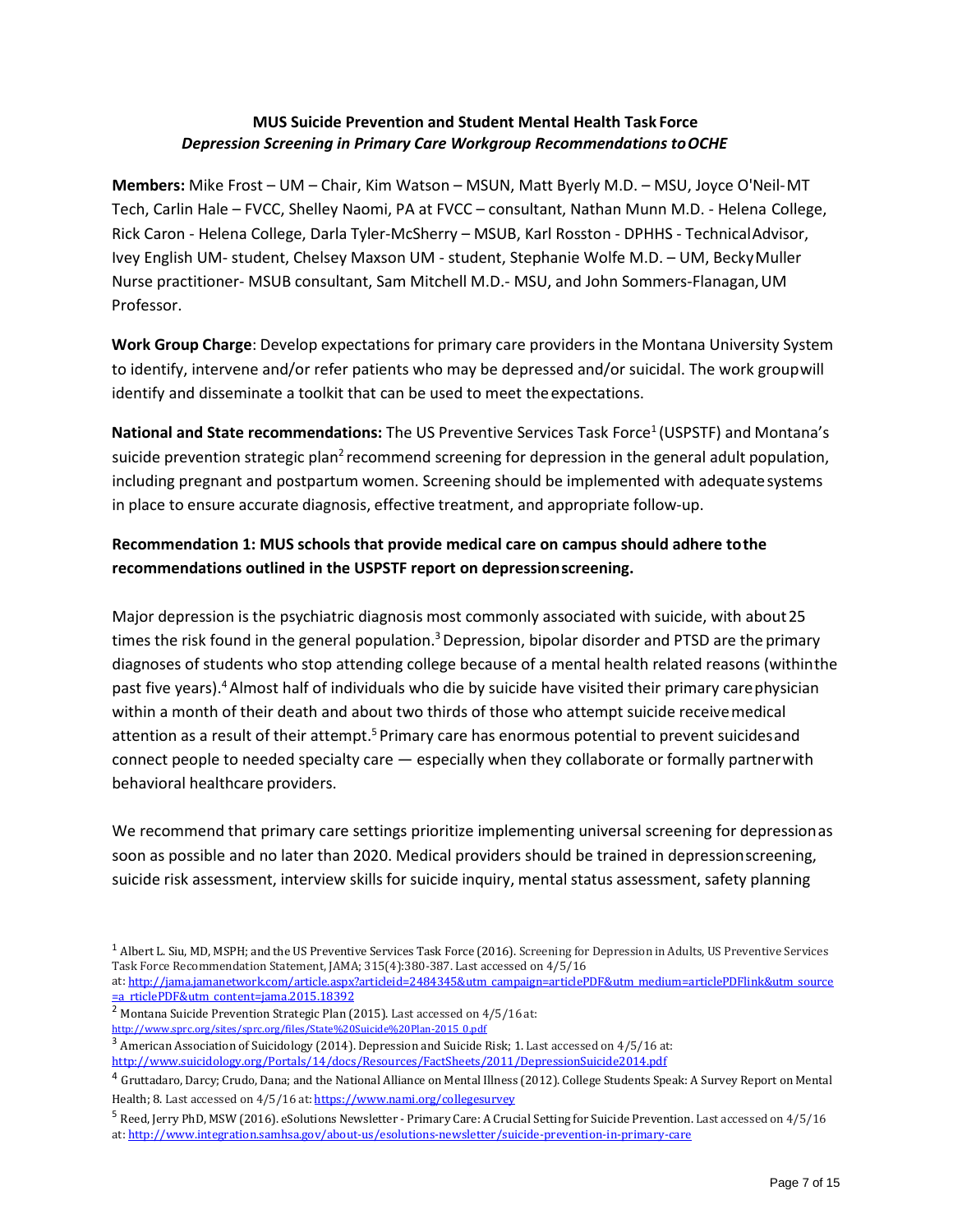that includes lethal means counseling, documentation, caring contact (follow up), and treatment planning.

Some schools do not provide medical care on campus. Those that contract for such serviceswith community providers should establish a memorandum of understanding that the providers adhereto these recommendations.

**Recommendation 2: Each campus should have a licensed mental health clinician (counselor, social worker, psychologist, mental health nurse practitioner, mental health physician assistant,or psychiatrist) on staff or readily available to assist with accurate diagnosis, effective treatment, and appropriate follow-up.**

Depending on screening methods employed, when university campuses systematically screen for depression and suicidality, from 11.0% to 20% of patients are likely to screen positive.<sup>6</sup> The 2015 American College Health Association Summary reported that 14.6% of all college studentsexperienced depression in the preceding 12 months<sup>7</sup>. In a 2011 survey of students attending four different North American student health services for any reason, the frequency of depression was 25.5%, andsuicidal ideation was experienced by 10-13% of students in the preceding 2 weeks.<sup>8</sup> Consequently, it is essential to have adequate follow-up personnel and resources available. Many medical settings use a collaborative care team of multidisciplinary (specialty) providers to provide the best standard of careto patients with specific problems.

To address follow-up with students who display suicide ideation or clinical depression, werecommend having at least one licensed mental health clinician on staff to: 1) directly provide mental health services, or 2) provide assessment and referral to off-campus partners, including coordinationof resources and development of an off-campus referral network. Campuses that cannot hire licensed clinicians should employ one or more behavioral health specialists, who can screen, assess and refer to community resources. These campuses should establish a contract for mental health services witha licensed provider in their communities.

## **Recommendation 3: MUS schools should complete the Task Force's survey to establishbaseline practices, obstacles to implementation, needed resources, and later complete a follow up surveyto measure outcomes.**

Without adequate tracking systems in place, it is impossible to know the extent of studentproblems with depression and/or suicide ideation. All MUS schools need baseline and ongoing data collection to

<span id="page-7-0"></span><sup>&</sup>lt;sup>6</sup> Farabaugh, A., Nyer, M., Holt, D., Baer, L., Petrie, S., DiPierro, M., . . . Mischoulon, D. (2015). Screening for suicide risk in the college population. *Journal of Rational-Emotive & Cognitive-Behavior Therapy, 33*(1), 78-94. And Center for Collegiate Mental Health. (2015,

<span id="page-7-1"></span><sup>&</sup>lt;sup>7</sup> American College Health Association. ACHA-NCHA Assessment II: Reference Group Executive Summary Fall 2015. Hanover, MD: ACHA; 2016. Last accessed on 03/29/16 at: http://www.acha-ncha.org/docs/NCHA-[II%20FALL%202015%20REFERENCE%20GROUP%20EXECUTIVE%20SUMMARY.pdf](http://www.acha-ncha.org/docs/NCHA-II%20FALL%202015%20REFERENCE%20GROUP%20EXECUTIVE%20SUMMARY.pdf)

<span id="page-7-2"></span><sup>8</sup> Mackenzie S, Wiegel JR, Mundt M, Brown D, Saewyc E, Heiligenstein E, Harahan B, Fleming M. Depression and suicide ideation among students accessing campus health care. Am J Orthopsychiatry. 2011 Jan;81(1):101-7. doi:10.1111/j.1939-0025.2010.01077.x. PubMed PMID: 21219281; PubMed Central PMCID:PMC3057910.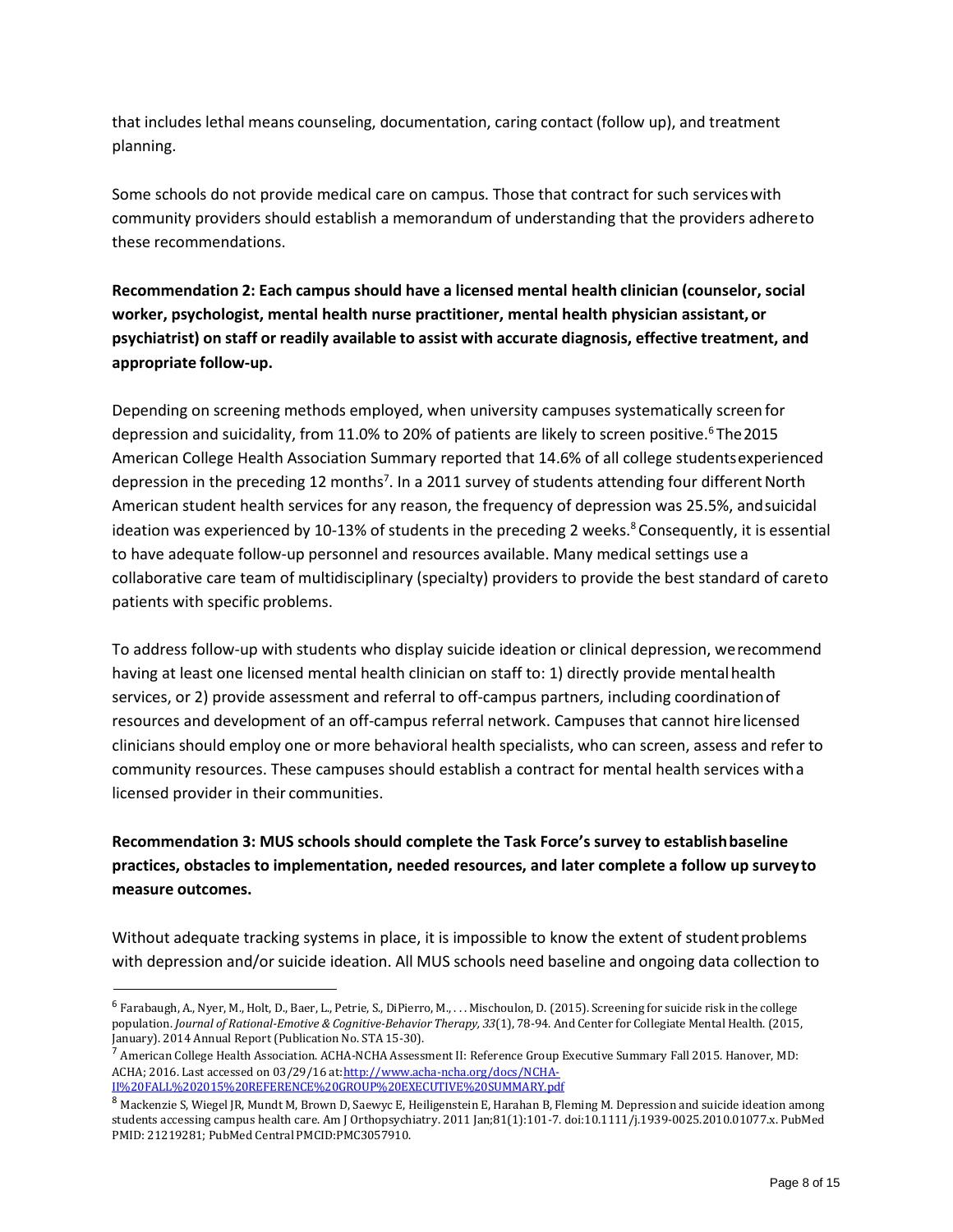help campus medical and mental health providers to address student problems with depressionand suicide ideation more efficiently.

## **Recommendation 4: MUS should provide necessary resources to accomplish these goals, including compulsory ongoing training for mental health professionals and the formation of adepression screening consortium to encourage implementation and overcomeobstacles.**

It is widely recognized that all mental health professionals should receive training in suicide assessment and intervention during their graduate education. Unfortunately, it is also widely recognizedthat programs in psychiatry, psychology, counseling, and social work generally do not have adequate suicide training content. Consequently, formal and ongoing training and resources in program evaluationand suicide assessment/intervention should be provided to medical, mental health, and administrative personnel.

The follow training resources are available through the Montana Department of Public Healthand Human Services (DPHHS):

- Suicide Prevention Toolkit for Rural Primary Care[:http://www.sprc.org/for-providers/primary](http://www.sprc.org/for-providers/primary-care-tool-kit)[care-tool-kit](http://www.sprc.org/for-providers/primary-care-tool-kit)
- "Caring for Patients with Suicide Risk: Building a Foundation for Assessment, Screening,and Treatment": a four hour training seminar for medical providers, which can be modifiedbased on setting and experience of the providers.

A large, multicenter project for universal depression screening in primary care student healthcenters (The National College Depression Partnership) was developed on 42 colleges and universities from2006- 2014 and screened over 300,000 students.<sup>9</sup> Although the partnership is no longer actively funded, MSU-Bozeman participated in the program and will be able to provide some guidance to other campuses beginning universal depression screening.

<span id="page-8-0"></span><sup>9</sup> National College Depression Partnership 2016; last accessed on 03/29/16 at: <http://collegehealthqi.nyu.edu/ncdp/>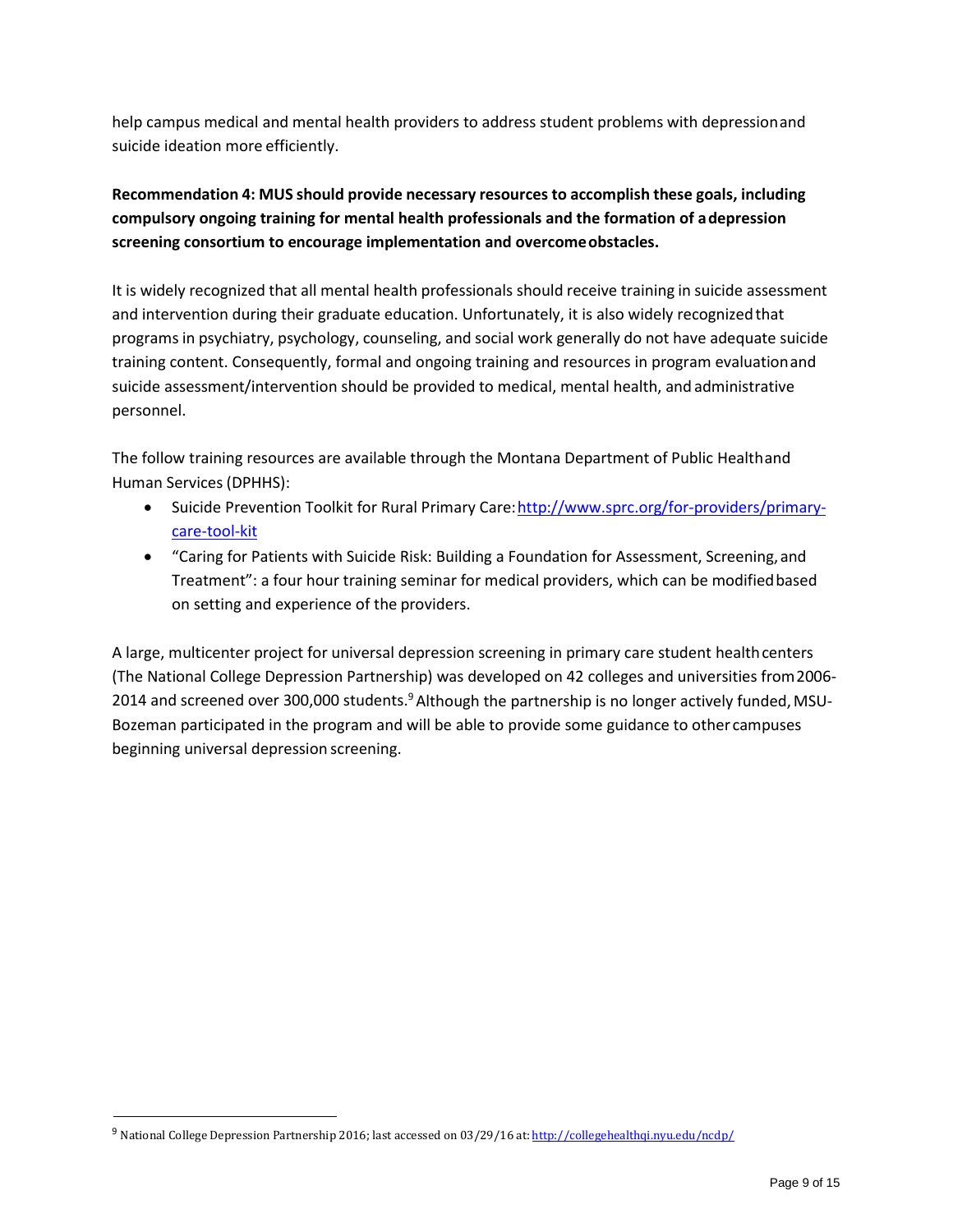### **MUS Suicide Prevention and Student Mental Health Task Force** *CommonTrainingWorkgroup RecommendationstoOCHE*

Members: Betsy Asserson - MSU – Chair, Nathan Johnson – MSUN, Jessie Dufner – MCC, Jacque Boyd –Helena College, Brian Kassar – MSU, Tammy Steckler – Helena College, Karl Rosston – DPHHS – Technical Advisor, Carlin Hale – FVCC, Elfriede Neber – Great Falls College – MSU; Brenda York -MSU

The Jed Foundation, Suicide Prevention Resource Center, and Campus Program recommend the implementation of gatekeeper training programs on college campuses. Gatekeeper programs train students, faculty, and staff to identify students at risk and refer them to appropriate resources for help. Gatekeeper training is one component of a larger comprehensive approach to suicide prevention and mental health.

#### Common Training Workgroup Charge:

Develop recommendations on standards for the campuses in the MUS, to look at both short-term and long-term *goals for implementation, and enhancing collaboration across the MUS.* 

The Common Training Workgroup has worked collaboratively to develop the following recommendations to OCHE.

## **Recommendation 1: Each campusshould have a licensed clinician (counselor, social worker, or psychologist) on staffwith new funding provided for campuses that do not currently have licensed clinicians onstaff.**

The International Association of Counseling Services (IACS) maintains standards for University and College Counseling Services. Their recommended ratio for on-campus, licensed staff to students is 1:1000 or 1:1500. Given the high need for mental health services and suicide prevention programming on MUS campuses, we recommend having a licensed clinician on staff to either: 1). Provide mental health services, or 2). Provide assessmentand referral to off-campus partners, including coordination of resources and development of an offcampusreferral network. Additionally, the licensed clinician or other appropriately trained professional (i.e. Public Health)could lead outreach and prevention efforts related to suicide prevention, wellness education, and substance use prevention/education.

## **Recommendation 2: MUS campuses have established guidelines to ensure that appropriate individuals and groupsare receiving evidence-based suicide prevention training.**

We recognize that each MUS campus has a unique culture and varying student needs. Therefore, we suggest that each campus provide evidence-based suicide prevention training, examples of which can be found at [http://www.sprc.org/bpr/section-i-evidence-based-programs.](http://www.sprc.org/bpr/section-i-evidence-based-programs) The following groups on campuses are recommended to be targeted for suicide prevention training. The list is not exhaustive, but is intended to guide campuses on where to focus their gatekeeper trainingefforts.

1. Students

Students often seek each other out for support and assistance during a crisis. Training a wide variety of students in gatekeeper training helps to ensure that students are adequately trained to refer afellow student to appropriate services.

Student groups to target include:

- Student Government Leaders
- Residence Life Student Staff (RAs and front desk workers)
- Greek life leadership
- Student Athletes
- Special Populations (LGBT, veterans, American Indian, International students)
- Transfer Students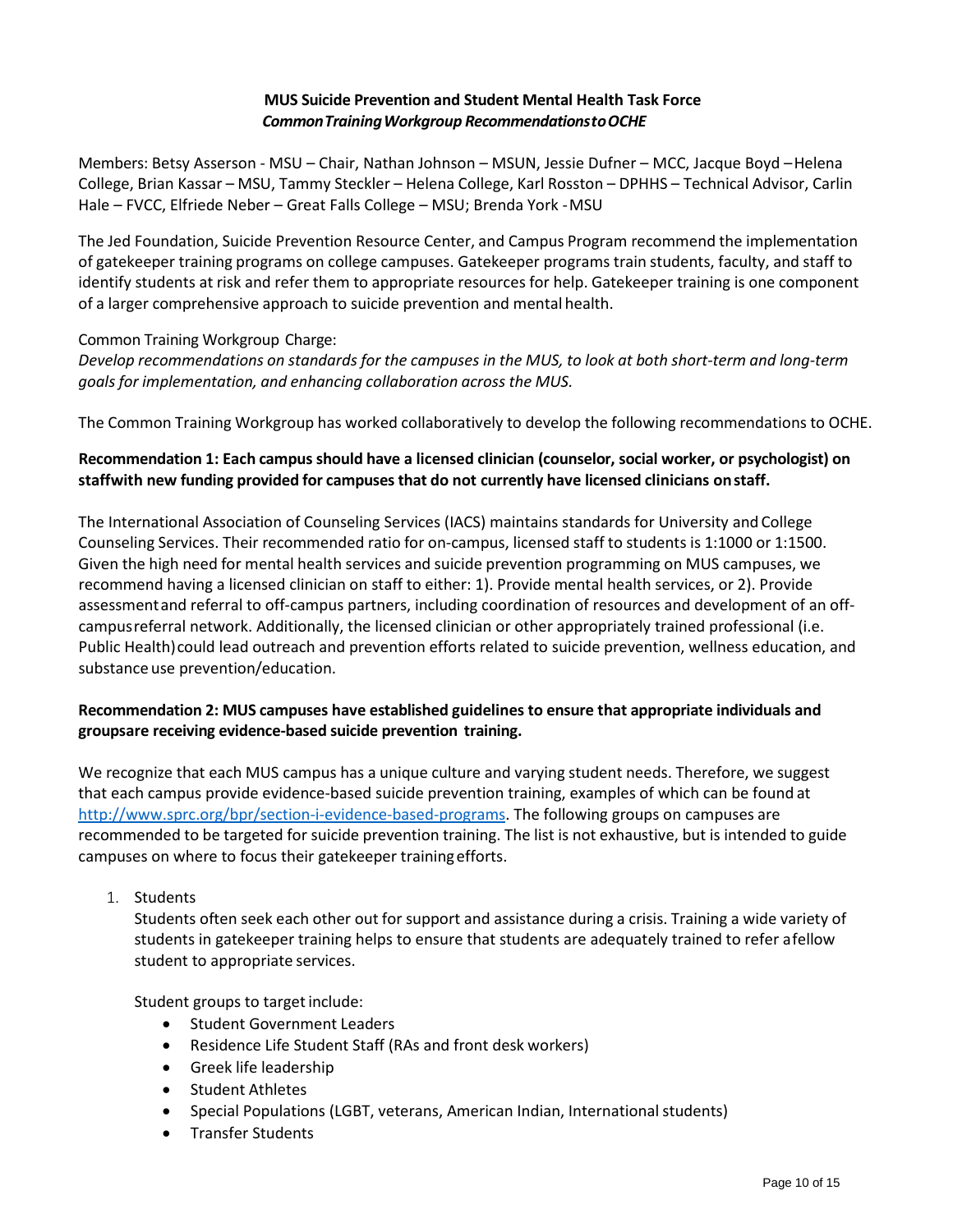## 2. Faculty & Staff

Faculty and staff interact with students and others in the community on a regular basis. They are often the ones to notice a change in behavior, emotional distress, or mental health issues. Empowering faculty and staff to have the skills and training to refer students and others at risk to the appropriate resourcesis critical for enhancing help-seeking on campuses and creating a culture of care.

Faculty and staff groups and events to target include:

- New Faculty Orientation
- Department Meetings
- Deans
- University Administration
- Athletics Departments
- Student Affairs Staff (including registrar, financial aid, and others with frequent studentcontact)
- Auxiliary and Facilities Staff who may supervise students (ie. custodial staff or food servicestaff)
- 3. Parents and Families

Parents and families are also key partners in an effective comprehensive approach to suicide prevention. It is recommended that resources are provided to parents and families related to mental health services and how to identify if their student may be struggling with a mental healthissue.

### **Recommendation 3: Develop a formal process by which staff across campuses in the MUS can consult witheach other about programming and services.**

Many MUS campuses are already doing excellent work on suicide prevention. We recommend further discussion to determine possible ways to enhance cross-communication and sharing of information/resources. Possibleideas include: a suicide prevention listserv for MUS campus employees, a webpage on the OCHE website toshare resources, formalized conference calls each academic year to bring together interdisciplinary employees working on suicide prevention, and/or a biennial summit on mental health.

References:

1. International Association of Counseling Services, Inc.: Standards for University and College Counseling Services. Retrieved from

[http://0201.nccdn.net/1\\_2/000/000/0ce/fa4/IACS-STANDARDS-updated-9-24-2015.pdf.](http://0201.nccdn.net/1_2/000/000/0ce/fa4/IACS-STANDARDS-updated-9-24-2015.pdf)

- 2. Jed Foundation: Comprehensive Approach. Retrieved from https://www.jedfoundation.org/professionals/comprehensive-approach.
- 3. Jed Foundation & Clinton Health Matters Campus Program. (2015). Retrieved from http://www.thecampusprogram.org/framework-for-success.
- 4. Suicide Prevention Resource Center: Suicide Prevention Basics. Retrieved fro[mhttp://www.sprc.org/basics/about-suicide-prevention.](http://www.sprc.org/basics/about-suicide-prevention)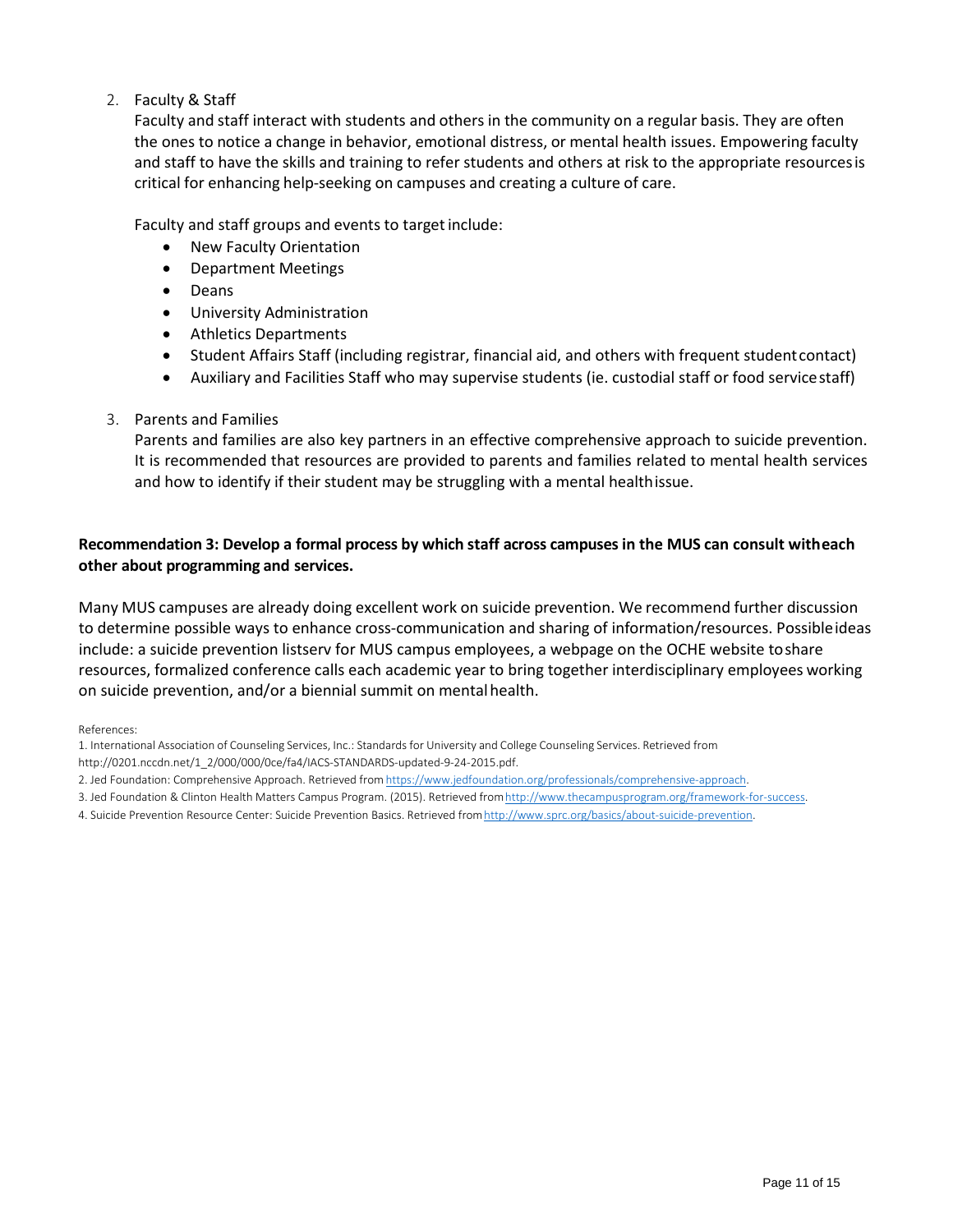## **MUS Suicide Prevention and Student Mental Health Task Force** *Reduced Access to Lethal Means Workgroup Recommendations to OCHE*

#### **Rationale:**

Lethal Means Reduction involves removing or reducing access to potential means for suicide. The Jed Foundation *(1)* and Suicide Prevention Resource Center *(2)* recommend that Lethal Means Reductionbe included as one component of a comprehensive plan for suicide prevention at colleges and universities, and is part of the National Strategy for Suicide Prevention *(9).* Common lethal means for college student suicides include firearms, jumping from high places, poisoning, suffocation, drowning, and hanging *(3).* Lethal means counseling, reduced access, and environmental changes can reduce suicide risk*(10).*

#### **Impulsivity & Suicide:**

Research indicates that as many as two-thirds of those who reported suicide attempts didn't plantheir attempt ahead of time *(4, 5).* Also, the time between decision and action was short: a quarter of those made an attempt 5 minutes after making the decision; half of those within 20 minutes, and three-quarterswithin an hour *(3).* When means aren't available in this brief window, a suicide attempt or fatality can be drastically reduced.

#### **Firearms**

Firearms are highly lethal because the effects are immediate and irreversible with little opportunity toback out or be saved once the trigger is pulled *(2).* Gun safety and Lethal Means Reduction can be helpful in preventing suicide: States with gun safety regulations (waiting period, open carry regulations, background checks, and locking) had lower suicide rates compared to states that didn't, and states who repealedtheir safety regulations saw an increase in suicide *(11)*. In Montana between 2010 and 2014, 88% of firearm deaths were suicides *(6).* It is recommended that access to firearms be restricted during times of a mental health or suicidal crisis until the crisis has passed *(2, 10).*

#### **Lethal Means Reduction Reduces Suicide**

A common misconception is that people who are suicidal will find a way to kill themselves even without a gun or their chosen means. However, studies show that if a person's preferred suicide method is unavailable, it is unlikely they will switch to a different one *(7),* and that even if an alternate method is used, it is likely to be less lethal *(8).* Lethal Means Reduction is effective in the following ways *(2, 3,10):*

- -Reducing immediate access to means in times of crisis or impulsive decisionmaking
- -Delaying time between thought and action
- -Reducing fatality when less lethal means are chosen
- -Increasing likelihood of intervention by others

#### **Clinical Recommendations:**

These recommendations are intended to provide resources to MUS campuses to initiate conversations regarding Reducing Access to Lethal Means. They are not intended as blanket mandates for campuses, recognizing that the culture, environment, needs, and resources vary widely across campuses in the MUS System. Additionally, there is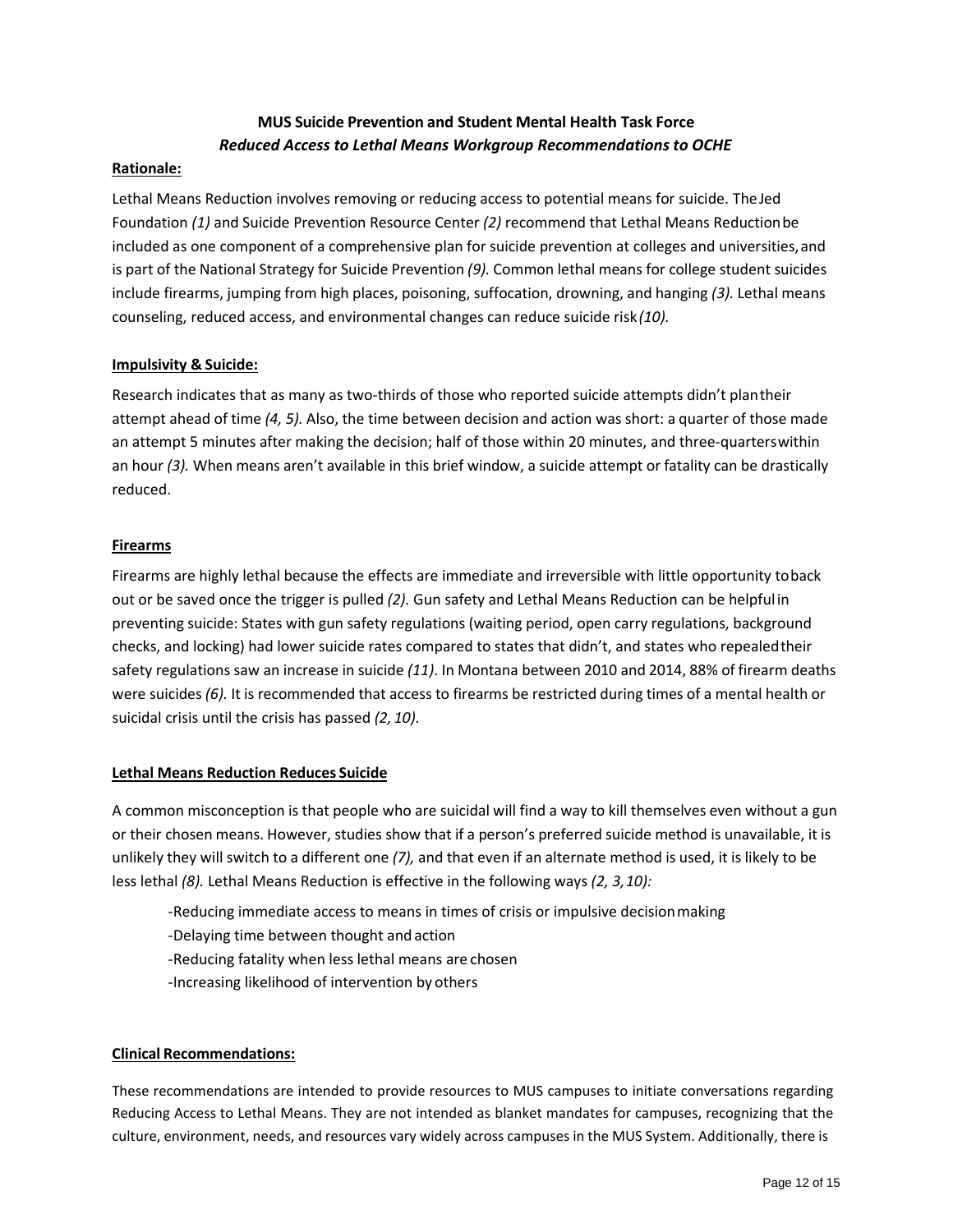not the expectation that each recommendation be adopted as written here on every campus, given varying needs and resources. Many contributing factors and limitations may prevent the enactment of these recommendations, such as staff resources, funding, and existing campus policies/procedures. While it is not possible to prevent every suicide, means restriction is one part of a comprehensive approach to suicide prevention, and efforts made in this area are not the only strategies that are effective. Additional strategies include providing crisis intervention, referral and access to mental health services, gatekeeper training, wellness/prevention education,postvention interventions, etc. The following is a summary of various options for Means Reduction retrieved from The Harvard School of Public Health: [https://www.hsph.harvard.edu/means-matter/recommendations/colleges.](https://www.hsph.harvard.edu/means-matter/recommendations/colleges)

## **1. Consider conducting a campus assessment regarding suicide attempts/completions, potential accessto lethal means, and explore opportunities to create services/polices to help restrict access tomeans.**

-Form a work group or task force of counselors, health clinicians, campus police/security,faculty, administration, students, and campus/communitypartners.

-The Harvard Means Matter website (meansmatter.org) or Jed Campus Program can behelpful resources.

#### *Potential options for reducing access/enhancing safety mayinclude:*

-Limiting access to heights (rooftops, windows, balconies, ledges, bridges).

-Restricting access to heights with locks or alarmdoors.

-Providing crisis numbers or emergency phones near rooftop exits or other high places. -Considering the installation of break-away closet rods or limiting other implements for hanging.

- Tracking, monitoring, and controlling access to toxic substances found in laboratories, pharmacies, and other departments that are accessible to students, staff, and faculty.

## **2. For campusesthat have a Student Health Center and/or Pharmacy (or community partners), review policies and practices regarding prescription drugs to examine optionsfor:**

-Limiting the quantity/dosage of medications with potential forharm/abuse.

-Publicizing local take-back services for unused medications with potential for harm/abuse. -How to limit access to potentially lethal medication for an individual during times of crisis/suicidal thinking.

#### **3. Examine potential accessto firearms and review potential polices/procedures. Areas to consider include:**

-Campus policies regarding gun possession and storage oncampus

-Consideration of a centralized storage facility staffed by trained professional staff or university security/police

-Training in recognition of distress/signs of suicide for those storing/releasing firearms -How to limit access to firearms for an individual during times of crisis/suicidalthinking

#### **4. Review/explore potential programs or policies that could enhance studentsafety:**

-Widely publicize crisis resources

-Examine guidelines for medical amnesty

-Utilize a campus care team or Behavioral InterventionTeam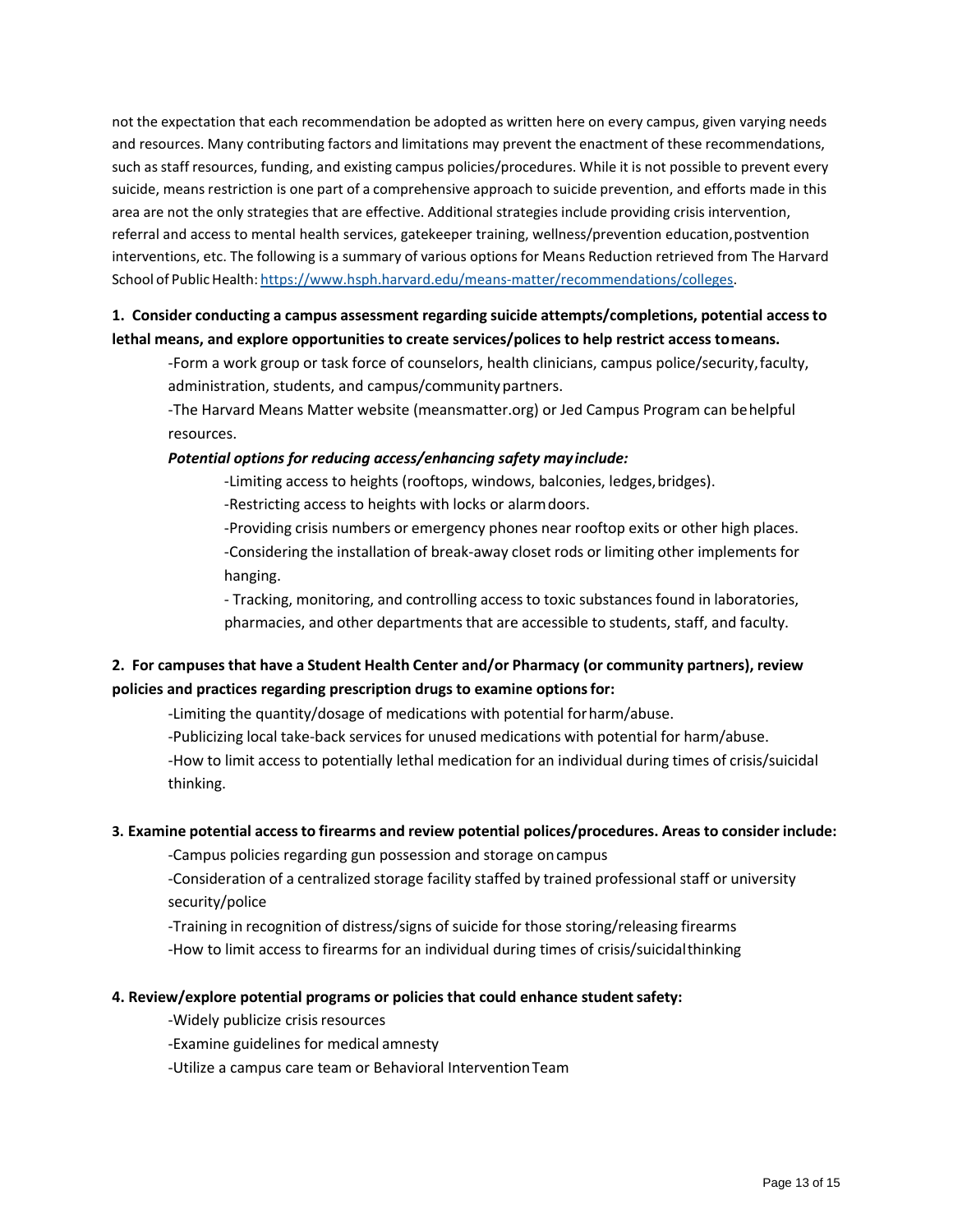-Provide opportunities for education/reduction of high-risk drug and alcohol use among students -Ensure health/counseling clinicians are trained in the assessment of risk and access to means:CALM is a free, online training module provided by the SPRC at[:http://training.sprc.org/](http://training.sprc.org/)

#### **Footnotes**

- 1. Jed Foundation & Clinton Health Matters Campus Program. (2015). Retrievedfrom [http://www.thecampusprogram.org/framework-for-success.](http://www.thecampusprogram.org/framework-for-success)
- 2. Suicide Prevention Resource Center: Counseling on Access to Lethal Means. Retrieved from [http://training.sprc.org/.](http://training.sprc.org/)
- 3. Harvard T.H. Chan School of Public Health. (2015). Means Matter. Retrievedfrom [http://www.hsph.harvard.edu/means-matter.](http://www.hsph.harvard.edu/means-matter)
- 4. Kessler, R. C., Berglund, P., Borges, G., Nock, M., & Wang, P. S. (2005). Trends in suicide ideation, plans, gestures, and attempts in the United States, 1990- 1992 to 2001-2003. *JAMA*, 293(20), 2487–2495.
- 5. Drum, D. J., Brownson, C., Denmark, A. B., & Smith, S. E. (2009). New data on the nature of suicidal crises in college students: Shifting the paradigm. *Professional Psychology: Research and Practice*, 40(3), 213–222.
- 6. The Montana Department of Public Health & Human Services, Montana Suicide Mortality Review Team, June, 2016.
- 7. Daigle, M. S. (2005). Suicide prevention through means restriction: Assessing the risk of substitution. A critical review and synthesis. *Accident Analysis and Prevention*, 37(4), 625–632.
- 8. Vyrostek, S., Annest, J., & Ryan, G. W. (2004). Surveillance for fatal and nonfatal injuries—United States, 2001. *Morbidity and Mortality Weekly Report*, 53(SS07), 1–57.
- 9. U.S. Department of Health and Human Services (HHS) Office of the Surgeon General and National Action Alliance for Suicide Prevention. 2012 National Strategy for Suicide Prevention: Goals and Objectives for Action. Washington, DC: HHS, September 2012. [www.surgeongeneral.gov/library/reports/national-strategy](http://www.surgeongeneral.gov/library/reports/national-strategy-%20%09suicide-prevention/full_report-rev.pdf)[suicide-prevention/full\\_report-rev.pdf.](http://www.surgeongeneral.gov/library/reports/national-strategy-%20%09suicide-prevention/full_report-rev.pdf)
- 10. Barber, C.W.; Miller, M.J. (2014). Reducing a Suicidal Person's Access to Lethal Means of Suicide: A Research Agenda. *American Journal of Preventive Medicine*, 47(3S2), S264–S272.
- 11. Anestis, M.D.; Anestis, J.C. (2015). Suicide Rates and State Laws Regulating Access and Exposure to Handguns. *American Journal of Public Health*, 105(10): 2049-2058.

*Provided by The Means Restriction workgroup for OCHE. Members include: Brian Kassar, Psy.D., MSU Bozeman; Karl Rosston, LCSW, Montana DPHHS; Jerry Girard, LCPC, UM-Western; Matt Caires, Ed.D., MSU Bozeman; Elizabeth Stearns-Sims, MS.Ed, UM-Helena College; Jamie Smith Eastwood, UM-Helena College.*